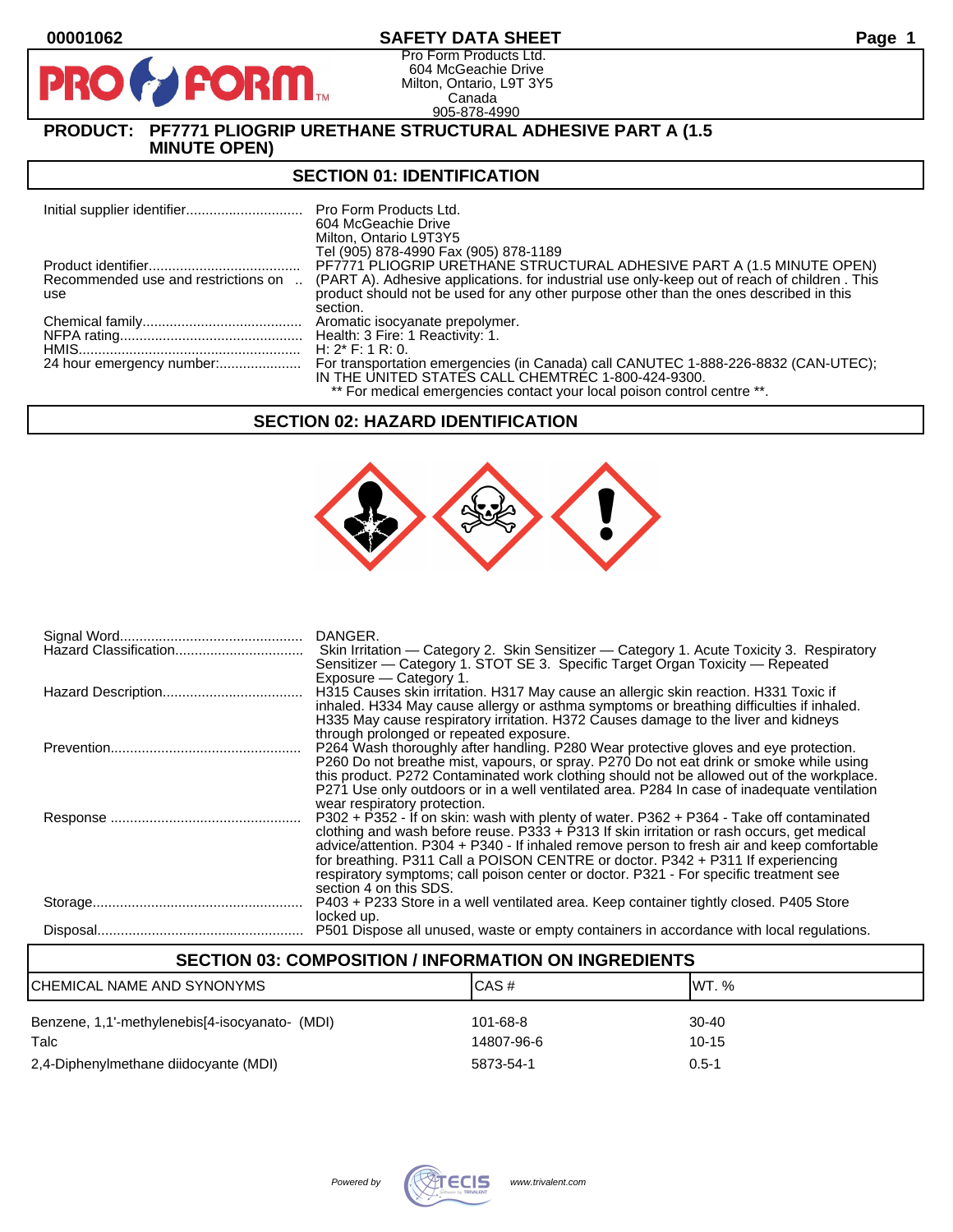#### **SECTION 04: FIRST-AID MEASURES**

| Check for and remove any contact lenses, if safe and easy to do so. In case of contact,<br>immediately flush eyes, keeping eyelids open, with plenty of water for at least 15 minutes.                                                                                                                                                                                                                                                                                                                                                                                                                                                                                                                                                                                                                   |
|----------------------------------------------------------------------------------------------------------------------------------------------------------------------------------------------------------------------------------------------------------------------------------------------------------------------------------------------------------------------------------------------------------------------------------------------------------------------------------------------------------------------------------------------------------------------------------------------------------------------------------------------------------------------------------------------------------------------------------------------------------------------------------------------------------|
| Obtain medical attention.<br>Immediately flush skin with plenty of soap and water. Remove contaminated clothing.<br>Wash clothing before reuse. Do not peel solidified product off the skin. If irritation persists,<br>seek medical attention.                                                                                                                                                                                                                                                                                                                                                                                                                                                                                                                                                          |
| If inhaled, remove to fresh air. If not breathing, give artificial respiration. If breathing is<br>difficult, give oxygen, obtain medical attention.                                                                                                                                                                                                                                                                                                                                                                                                                                                                                                                                                                                                                                                     |
| Rinse mouth with water. Never give anything by mouth to an unconscious person. If<br>spontaneous vomiting occurs have victim lean forward with head down to prevent<br>aspiration of fluid into the lungs. Obtain medical attention immediately.                                                                                                                                                                                                                                                                                                                                                                                                                                                                                                                                                         |
| Treat victims symptomatically. Skin: this compound is a known skin sensitizer. Treat<br>symptomatically as for contact dermatitis or thermal burns. If burned, treat as thermal burn.<br>Ingestion: treat symptomatically. There is no specific antidote. Inducing vomiting is<br>contraindicated because of the irritating nature of this compound. Respiratory: this<br>compound is a known pulmonary sensitizer. Treatment is essentially symptomatic. An<br>individual having a skin or pulmonary sensitization reaction to this material should be<br>removed from exposure to any isocyanate. In the event of an incident involving this product<br>ensure that medical authorities are provided a copy of this safety data sheet. In all cases, if<br>irritation persists seek medical attention. |

#### **SECTION 05: FIRE-FIGHTING MEASURES**

| Suitable and unsuitable extinguishing<br>media                                                                     | Dry chemical. Carbon dioxide. Water spray.                                                                                                                                                                                                                                                                                                                                                                                                                                                                |
|--------------------------------------------------------------------------------------------------------------------|-----------------------------------------------------------------------------------------------------------------------------------------------------------------------------------------------------------------------------------------------------------------------------------------------------------------------------------------------------------------------------------------------------------------------------------------------------------------------------------------------------------|
| Specific hazards arising from the<br>hazardous product, such as the nature of<br>any hazardous combustion products | Aldehydes, carbon dioxide and carbon monoxide, halogenated hydrocarbons, hydrogen<br>cyanide (hydrocyanic acid), isocyanates, ketones, nitrogen compounds, nitrogen oxides<br>(nox), toxic fumes carbon dioxide and carbon monoxide, hydrogen cyanide (hydrocyanic<br>acid), isocyanates, nitrogen oxides (nox), toxic fumes, aldehydes, ketones, halogenated<br>hydrocarbons.                                                                                                                            |
| Special protective equipment and<br>precautions for fire-fighters                                                  | Firefighter should be equipped with self-contained breathing apparatus and full protective<br>clothing to protect against potentially toxic and irritating fumes. During a fire, isocyanate<br>vapours and other irritating, highly toxic gases may be generated by thermal decomposition<br>or combustion. Cool fire-exposed containers with cold water spray. Heat will cause<br>pressure buildup and may cause explosive rupture. Heat will cause pressure buildup and<br>may cause explosive rupture. |
| Unusual fire / explosion hazards                                                                                   | Reaction between water or foam and hot MDI can be vigorous.                                                                                                                                                                                                                                                                                                                                                                                                                                               |

## **SECTION 06: ACCIDENTAL RELEASE MEASURES**

| Isolate area and keep unauthorized people away. Do not walk through spilled material.<br>Wear recommended protective equipment. Ventilate. Open windows and doors to allow<br>air circulation. Dike area to prevent spreading. The use of absorbent socks or spill pillows<br>may be required. Stop leak if safe to do so. Prevent runoff into drains, sewers, and other                                                                                                                                                                                                                                                                                                                                                                                     |
|--------------------------------------------------------------------------------------------------------------------------------------------------------------------------------------------------------------------------------------------------------------------------------------------------------------------------------------------------------------------------------------------------------------------------------------------------------------------------------------------------------------------------------------------------------------------------------------------------------------------------------------------------------------------------------------------------------------------------------------------------------------|
| waterways.<br>Absorb isocyanates with sawdust or other absorbent. Cover spill area with suitable<br>absorbent material (e.g., sand, earth, sawdust, vermiculite, Oil-Dri, Kitty Litter, etc.).<br>Saturate absorbent material with neutralizing solution. Recommended portion is ten parts<br>neutralizing solution to one part spilled material. Suggested neutralization solution: 90%<br>water $+5\%$ concentrated ammonia $+5\%$ detergent (dish soap). Add an additional layer of<br>absorbent material. Use shovel to move absorbent material around to ensure that all                                                                                                                                                                                |
| spilled material comes in contact with the neutralizing solution. Shovel all absorbed<br>material, including absorbent socks or spill pillows, into an appropriate salvage drum. Add<br>further amounts of neutralizing solution. Allow to stand (covered loosely) for 48 to 72<br>hours, to allow any gases to escape. Do not use neutralizing solution on a large spill.<br>Decontaminate spill area with decontamination solution. Area can then be washed with<br>soap and water. Use a heat gun and a scraper to remove cured adhesive. Prior to using a<br>heat gun, ensure that the surface can withstand the heat generated by the gun. Use a<br>solvent such as; isopropanol, methyl ethyl ketone, or acetone, to clean up up residual<br>curative. |

#### **SECTION 07: HANDLING AND STORAGE**

| Precautions for safe handling |
|-------------------------------|
|-------------------------------|

Precautions for safe handling.................... Avoid skin and eye contact. Do not breathe vapours, mist or dust. Use adequate ventilation. Decomposition products can be highly toxic and irritating. Individuals with lung or breathing problems or prior allergic reactions to isocyanates must not be exposed to vapour or spray mist. Handle in accordance with good industrial hygiene and safety

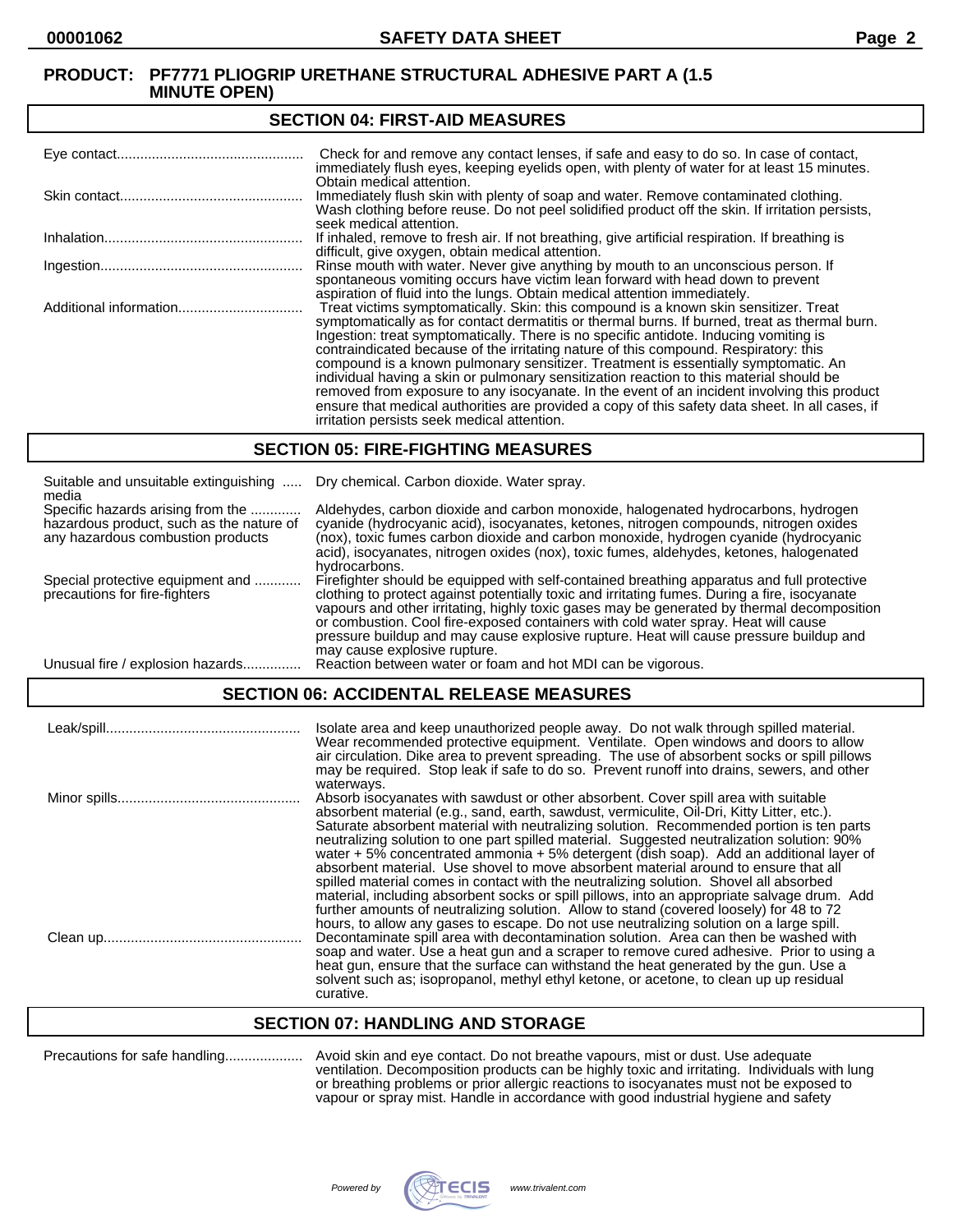#### **SECTION 07: HANDLING AND STORAGE**

Precautions for safe handling.................... practices. Warning properties (irritation of the eyes, nose and throat or odour) are not adequate to prevent chronic overexposure from inhalation. Wash thoroughly after handling. Wear respiratory protection if material is heated, sprayed, used in confined space, or if exposure limit is exceeded. Employee education and training are important. Conditions for safe storage, including any Store in tightly closed containers to prevent moisture contamination. Store in a cool, dry incompatibilities and well ventilated area. Exposure to vapours of heated isocyanates can be extremely dangerous.

## **SECTION 08: EXPOSURE CONTROLS / PERSONAL PROTECTION**

| <b>INGREDIENTS</b>                                    | TWA                                                                                   | <b>ACGIH TLV</b><br><b>STEL</b>                                                                                                                                                                                                                                                                                                                                                                                                                                                                                                                                                                                                                                                                                                                                                                                                                                                                                                                                                                                 | <b>OSHA PEL</b><br><b>PEL</b> | <b>STEL</b>                    | <b>NIOSH</b><br>REL |
|-------------------------------------------------------|---------------------------------------------------------------------------------------|-----------------------------------------------------------------------------------------------------------------------------------------------------------------------------------------------------------------------------------------------------------------------------------------------------------------------------------------------------------------------------------------------------------------------------------------------------------------------------------------------------------------------------------------------------------------------------------------------------------------------------------------------------------------------------------------------------------------------------------------------------------------------------------------------------------------------------------------------------------------------------------------------------------------------------------------------------------------------------------------------------------------|-------------------------------|--------------------------------|---------------------|
| Benzene,<br>1,1'-methylenebis[4-isocy<br>anato- (MDI) | 0.005 ppm                                                                             | Not established                                                                                                                                                                                                                                                                                                                                                                                                                                                                                                                                                                                                                                                                                                                                                                                                                                                                                                                                                                                                 | 0.005 ppm TWA                 | 0.005 ppm AB OEL<br><b>TWA</b> | $0.05$ mg/m $3$     |
| Talc                                                  | $2 \text{ mg/m}$ 3                                                                    | Not established                                                                                                                                                                                                                                                                                                                                                                                                                                                                                                                                                                                                                                                                                                                                                                                                                                                                                                                                                                                                 | 2 mg/m3 TWA                   | Not established                | Not established     |
|                                                       | CA ON: 2mg/kg (TWA)                                                                   |                                                                                                                                                                                                                                                                                                                                                                                                                                                                                                                                                                                                                                                                                                                                                                                                                                                                                                                                                                                                                 |                               |                                |                     |
| 2,4-Diphenylmethane<br>diidocyante (MDI)              | Not established                                                                       | Not established                                                                                                                                                                                                                                                                                                                                                                                                                                                                                                                                                                                                                                                                                                                                                                                                                                                                                                                                                                                                 | Not established               | Not established                | Not established     |
|                                                       | Chemical safety goggles and full faceshield if a splash hazard exists. Contact lenses |                                                                                                                                                                                                                                                                                                                                                                                                                                                                                                                                                                                                                                                                                                                                                                                                                                                                                                                                                                                                                 |                               |                                |                     |
|                                                       |                                                                                       | should not be worn when working with this chemical.<br>Chemical resistant gloves.<br>Wear adequate protective clothes. Wear long sleeves and trousers to prevent dermal<br>exposure.<br>Safety boots per local regulations.<br>In case of insufficient ventilation, wear suitable respiratory equipment. An approved air<br>purifying respirator with organic vapour cartridges and particulate prefilter can be used to<br>minimize exposure. However, this should be permitted only for short periods of time $(1hour) at relatively low concentrations (at or near the exposure limit). Protection provided byair-purifying respirators is limited. The use of a positive pressure air supplied respirator ismandatory when airborne concentrations are not known or airborne solvent levels are 10times the appropriate exposure limit or spraying is performed in a confined space or withlimited ventilation. Use NIOSH approved respirator or equipment. Do not exceed the uselimits of the respirator.$ |                               |                                |                     |
| Appropriate engineering controls                      |                                                                                       | Eye wash facility and emergency shower should be in close proximity. Educate and train<br>employees on the safe use and handling of the product.<br>Ventilate adequately. Exhaust air may need to be cleaned by scrubbers or filters to reduce<br>environmental contamination. Vent work area to ensure airborne concentrations are below<br>the current occupational exposure limits. Avoid breathing mists; if general ventilation or<br>local exhaust is inadequate, persons exposed to mists should wear approved breathing<br>devices.                                                                                                                                                                                                                                                                                                                                                                                                                                                                     |                               |                                |                     |

# **SECTION 09: PHYSICAL AND CHEMICAL PROPERTIES**

| Appearance/Physical state<br>Vapour pressure (mm Hg)<br>Vapour density (air=1)<br>Relative Density (Specific Gravity)<br>Melting / Freezing point (deg C)<br>Initial boiling point / boiling range (deg C).<br>Flash point (deg C), method<br>Auto ignition temperature (deg C)<br>Upper flammable limit (% vol) | Part A:. Viscous liquid.<br>Beige.<br>No data.<br>Not available.<br>$<$ 0.013 hPa @ 25C.<br>>1.<br>No data.<br>1.288 g/cm3 @ 20°C - 10.72 lb/USG @ 25°C.<br>Not available.<br>Practically insoluble in water.<br>>200°C (>392°F).<br>$\leq$ 1. (butyl acetate = 1).<br>>100°C, >212°F.<br>Not available.<br>No data.<br>No Data. |
|------------------------------------------------------------------------------------------------------------------------------------------------------------------------------------------------------------------------------------------------------------------------------------------------------------------|----------------------------------------------------------------------------------------------------------------------------------------------------------------------------------------------------------------------------------------------------------------------------------------------------------------------------------|
|                                                                                                                                                                                                                                                                                                                  |                                                                                                                                                                                                                                                                                                                                  |
| Lower flammable limit (% vol)<br>Partition coefficient - n-octanol/water                                                                                                                                                                                                                                         | Not available.<br>No data.<br>Not available.                                                                                                                                                                                                                                                                                     |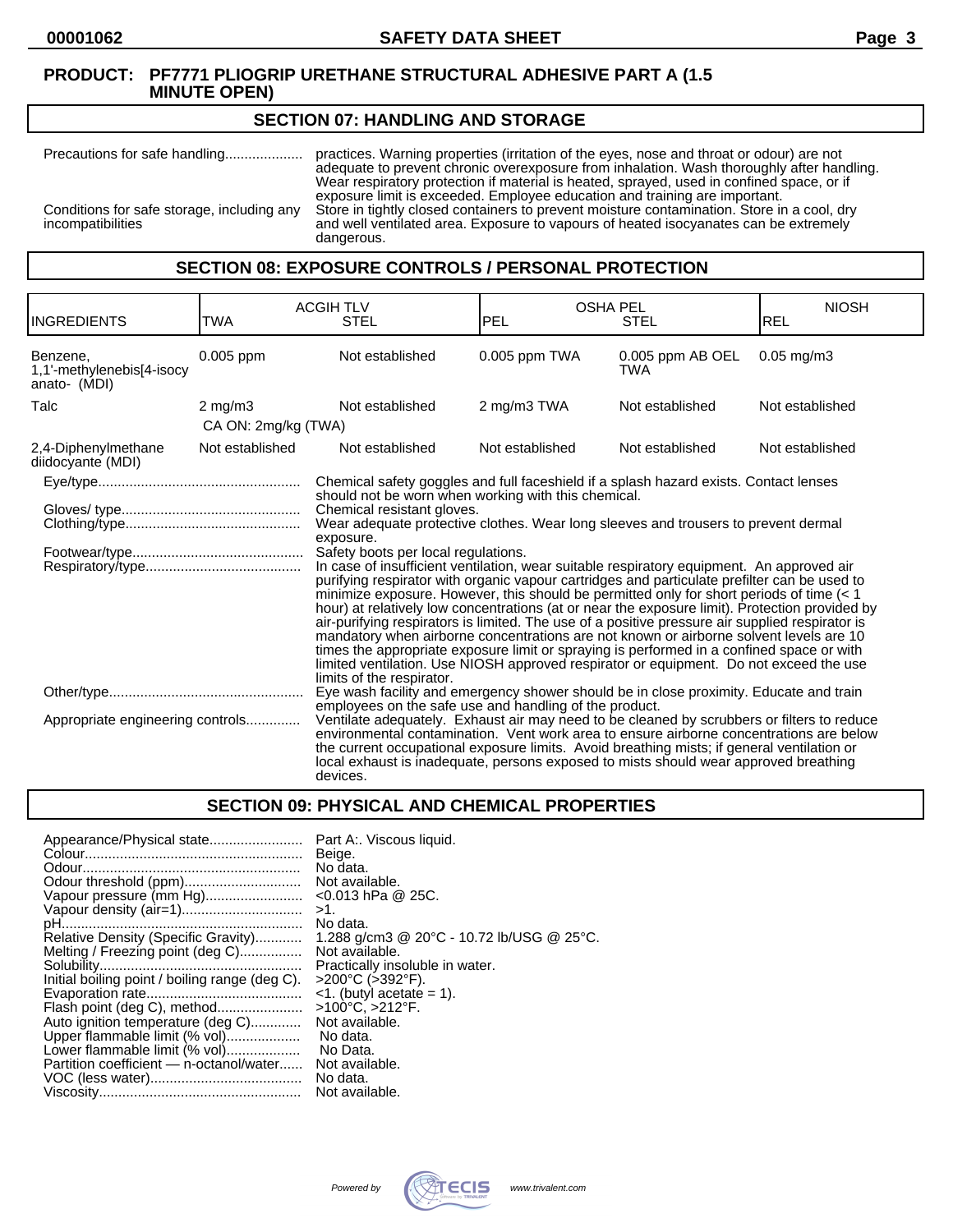# **SECTION 10: STABILITY AND REACTIVITY**

|                                       | Stable at normal temperatures and pressures.                                                                                 |
|---------------------------------------|------------------------------------------------------------------------------------------------------------------------------|
|                                       | Contact with moisture and other materials will react with isocyanates.                                                       |
| Conditions to avoid, including static | Acids, alcohols, aluminum, amines, ammonia, bases, copper alloys, fluorides, iron,                                           |
| discharge, shock or vibration         | isocyanates, oxidizers, phosphorus compounds, strong alkalis, water, zinc.                                                   |
| Hazardous decomposition products      | See hazardous combustion products section 5.                                                                                 |
| 177C, may cause polymerization.       | Possibility of hazardous reactions Contact with moisture, other materials that react with isocyanates, or temperatures above |

## **SECTION 11: TOXICOLOGICAL INFORMATION**

| <b>INGREDIENTS</b>                                       |                                                                                                             | <b>LC50</b>                                                                                                                                                                                                                                                                                                                                                                                                                                                                                                                                                                                                                                                                                                                                                                                                                                                                                                                                                                                                                                                                                                                                                                                                                                                                                                                                                                                                                                                                                                                                                                                                                                                                                                                                                                                                                                        | LD <sub>50</sub>                                   |
|----------------------------------------------------------|-------------------------------------------------------------------------------------------------------------|----------------------------------------------------------------------------------------------------------------------------------------------------------------------------------------------------------------------------------------------------------------------------------------------------------------------------------------------------------------------------------------------------------------------------------------------------------------------------------------------------------------------------------------------------------------------------------------------------------------------------------------------------------------------------------------------------------------------------------------------------------------------------------------------------------------------------------------------------------------------------------------------------------------------------------------------------------------------------------------------------------------------------------------------------------------------------------------------------------------------------------------------------------------------------------------------------------------------------------------------------------------------------------------------------------------------------------------------------------------------------------------------------------------------------------------------------------------------------------------------------------------------------------------------------------------------------------------------------------------------------------------------------------------------------------------------------------------------------------------------------------------------------------------------------------------------------------------------------|----------------------------------------------------|
| Benzene, 1,1'-methylenebis[4-isocyanato- (MDI)           |                                                                                                             | 490 mg/m3 4 hr 0.369 mg/L 4 hr                                                                                                                                                                                                                                                                                                                                                                                                                                                                                                                                                                                                                                                                                                                                                                                                                                                                                                                                                                                                                                                                                                                                                                                                                                                                                                                                                                                                                                                                                                                                                                                                                                                                                                                                                                                                                     | 9,200 mg/kg rat oral >7,900 mg/kg<br>rabbit dermal |
| Talc                                                     |                                                                                                             | Not available                                                                                                                                                                                                                                                                                                                                                                                                                                                                                                                                                                                                                                                                                                                                                                                                                                                                                                                                                                                                                                                                                                                                                                                                                                                                                                                                                                                                                                                                                                                                                                                                                                                                                                                                                                                                                                      | Not available                                      |
| 2,4-Diphenylmethane diidocyante (MDI)                    |                                                                                                             | No data                                                                                                                                                                                                                                                                                                                                                                                                                                                                                                                                                                                                                                                                                                                                                                                                                                                                                                                                                                                                                                                                                                                                                                                                                                                                                                                                                                                                                                                                                                                                                                                                                                                                                                                                                                                                                                            | No data                                            |
|                                                          |                                                                                                             | In the workplace, 4,4'-diphenylmethane diisocyanate (MDI) is mainly absorbed through the<br>airways. The product is poorly absorbed by the skin. Eye contact. Skin contact. Inhalation.                                                                                                                                                                                                                                                                                                                                                                                                                                                                                                                                                                                                                                                                                                                                                                                                                                                                                                                                                                                                                                                                                                                                                                                                                                                                                                                                                                                                                                                                                                                                                                                                                                                            |                                                    |
| Effects of acute exposure<br>Effects of chronic exposure | lung function.<br>increased lung sensitivity can persist for weeks and, in severe cases, for several years. | SKIN: Irritant. Can cause reddening, itching and swelling. Persons previously sensitized<br>can experience allergic skin reaction with symptoms of reddening, itching, swelling and<br>rash. Cured material is difficult to remove. Contact with MDI can cause discolouration.<br>EYE: Product liquid, aerosols or vapours are irritating. Can cause tearing, reddening and<br>swelling. May cause temporary corneal injury. INHALATION: Vapour/mists at<br>concentrations above the exposure limits can irritate (burning sensation) the mucous<br>membranes in the respiratory tract. This can cause a runny nose, sore throat, coughing,<br>chest discomfort, difficulty breathing and reduced pulmonary functioning. Persons with<br>pre-existing, nonspecific bronchial hyperractivity can respond to concentrations below the<br>TLV with similar symptoms as well as asthma attack. These symptoms can be delayed up<br>to several hours after exposure. Effects are usually reversible. INGESTION: May cause<br>irritation. Symptoms can include sore throat, abdominal pain, nausea, vomiting and<br>diarrhea. Talc can be absorbed into the lungs and the digestive tract, and adversely affect<br>The main effect of repeated exposure to diphenylmethane-4,4'-diisocyanate (MDI) is<br>respiratory sensitization causing asthma. . As a result of previous repeated overexposure<br>or a single large dose, certain individuals develop sensitization, which will cause them to<br>react to a later exposure to product at levels well below the TLV. Symptoms, including<br>chest tightness, wheezing, cough, shortness of breath or asthma attack, could be<br>immediate or delayed. There are reports that once sensitized, an individual can<br>experience these symptoms upon exposure to dust, cold air or other irritants. This |                                                    |
| Sensitizing capability of material                       | been shown to cause fibrosis of the lungs.                                                                  | Prolonged or repeated exposure may cause lung damage, including a decrease in lung<br>function. Possible risk of irreversible effects. Prolonged skin contact may cause<br>reddening, swelling, rash, blistering, and in some cases, skin sensitization. Sensitization<br>can be permanent. Prolonged vapour contact with eyes may cause conjunctivitis. Talc has<br>Isocyanates are known to cause skin and respiratory sensitization in humans. Animal tests                                                                                                                                                                                                                                                                                                                                                                                                                                                                                                                                                                                                                                                                                                                                                                                                                                                                                                                                                                                                                                                                                                                                                                                                                                                                                                                                                                                     |                                                    |
|                                                          | to carcinogenicity to humans) by IARC.                                                                      | have indicated that respiratory sensitization can result from skin contact with diisocyanates.<br>4,4'-Methylenediphenyl diisocyanate is listed by IARC as a Group 3 carcinogen. This<br>product contains non-asbestiform Talc, which is classified as a Group 3 (not classifiable as                                                                                                                                                                                                                                                                                                                                                                                                                                                                                                                                                                                                                                                                                                                                                                                                                                                                                                                                                                                                                                                                                                                                                                                                                                                                                                                                                                                                                                                                                                                                                              |                                                    |
|                                                          | crosses the placenta in animals.                                                                            | No data on reproductive effects were found in the literature sources consulted. MDI: It                                                                                                                                                                                                                                                                                                                                                                                                                                                                                                                                                                                                                                                                                                                                                                                                                                                                                                                                                                                                                                                                                                                                                                                                                                                                                                                                                                                                                                                                                                                                                                                                                                                                                                                                                            |                                                    |
|                                                          |                                                                                                             | The data do not allow for an adequate assessment of the mutagenic effect.                                                                                                                                                                                                                                                                                                                                                                                                                                                                                                                                                                                                                                                                                                                                                                                                                                                                                                                                                                                                                                                                                                                                                                                                                                                                                                                                                                                                                                                                                                                                                                                                                                                                                                                                                                          |                                                    |
|                                                          |                                                                                                             | This product is an inert plastic when fully cured, and as such, is non-hazardous. Exposure<br>to unreacted chemicals can occur when handling the individual components in pails or<br>when using cartridges from the time of dispensing until the mixed material has cured. The<br>mixed material is actually curing as it is dispensed in an increasingly viscous form, making<br>it unlikely to present an inhalation hazard. The semi-viscous mixture does not flow like a<br>liquid when dispensed, thus minimizing the possibility of accidential skin contact.                                                                                                                                                                                                                                                                                                                                                                                                                                                                                                                                                                                                                                                                                                                                                                                                                                                                                                                                                                                                                                                                                                                                                                                                                                                                               |                                                    |

#### **SECTION 12: ECOLOGICAL INFORMATION**

| Persistence and degradability |
|-------------------------------|

Environmental........................................... Do not allow to enter waters, waste water or soil. ..... Not available.

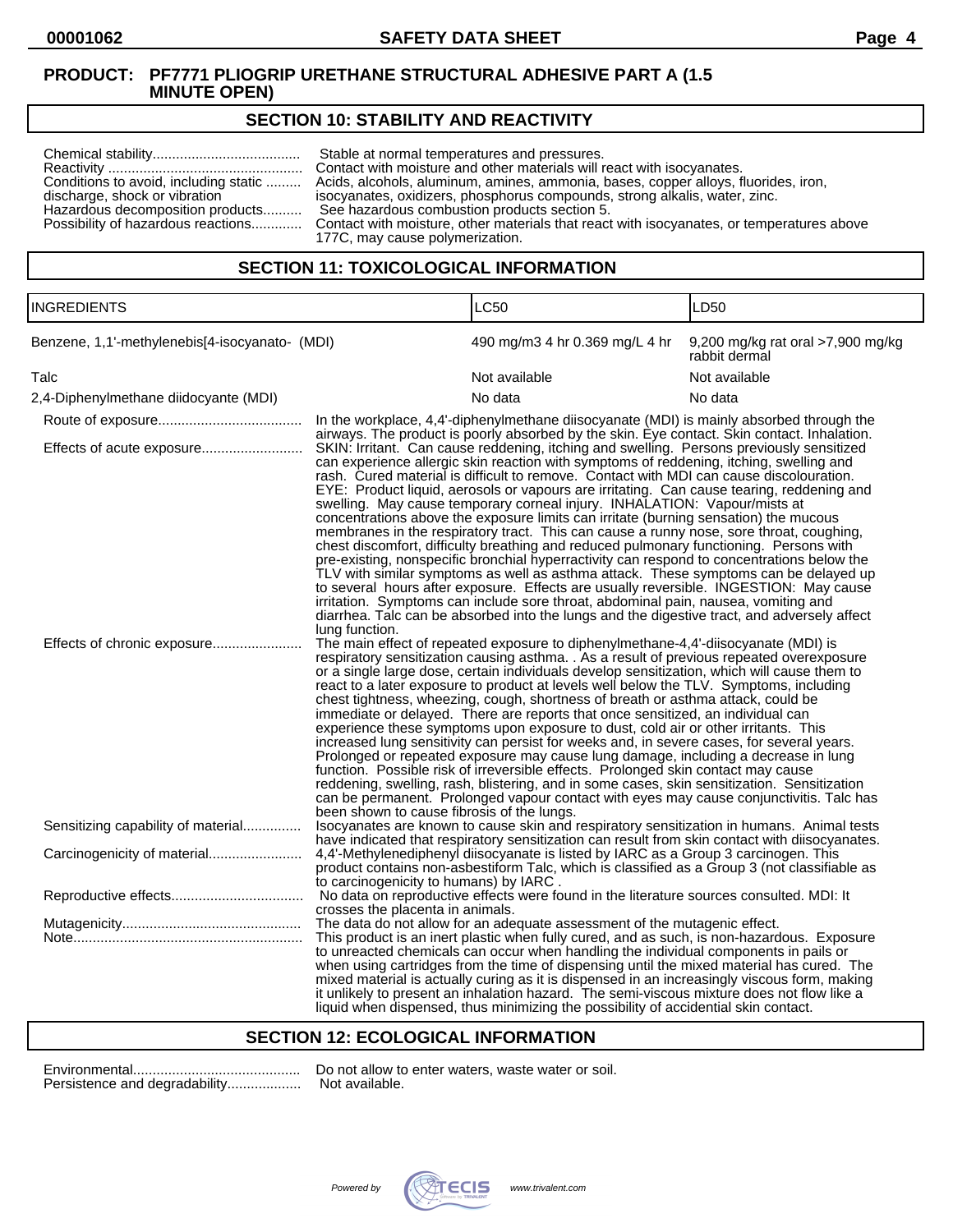#### **SECTION 13: DISPOSAL CONSIDERATIONS**

Information on safe handling for disposal . Dispose of waste in accordance with all applicable federal, provincial/State and local and methods of disposal, including any regulations. Industrial incineration is the preferre and methods of disposal, including any regulations. Industrial incineration is the preferred method. Empty containers retain<br>contaminated packaging product residue; observe all precautions for the product. Decontaminate co product residue; observe all precautions for the product. Decontaminate containers prior to disposal. Empty decontaminated containers should be crushed to prevent reuse. Do not heat or cut empty containers with electric or gas torch as vapours and gases may be toxic.

#### **SECTION 14: TRANSPORT INFORMATION**

|                              | Not regulated. |
|------------------------------|----------------|
| IATA Classification (Air)    | Not regulated. |
| IMDG Classification (Marine) | Not regulated. |
|                              | No.            |
|                              |                |

Not regulated.<br>No. n accordance with Part 2.2.1 of the Transportation of Dangerous Goods Regulations (July 2, 2014) - we certify that classification of this product is correct. .

## **SECTION 15: REGULATORY INFORMATION**

| <b>SARA Title III</b>                                                       | On Domestic Substances List (DSL).<br>All components are listed.<br>This product is considered hazardous under the OSHA Hazard Communication Standard. |
|-----------------------------------------------------------------------------|--------------------------------------------------------------------------------------------------------------------------------------------------------|
| Section 302 - extremely hazardous  None.                                    |                                                                                                                                                        |
| substances                                                                  |                                                                                                                                                        |
| Section 311/312 - hazard categories Immediate health, delayed health.       |                                                                                                                                                        |
|                                                                             |                                                                                                                                                        |
| EPA hazardous air pollutants (HAPS)  Methylene Diphenyl Diisocyanate (MDI). |                                                                                                                                                        |
| 40CFR63                                                                     |                                                                                                                                                        |
|                                                                             | This product does not contain any chemical(s) known to the State of California to cause<br>cancer or reproductive toxicity.                            |

## **SECTION 16: OTHER INFORMATION**

|                                           | REGULATORY AFFAIRS. Trivalent Data Systems Ltd.<br>www.trivalent.com.<br>$(800)$ 387-7981.<br>DISCLAIMER: All information appearing herein is based upon data obtained from<br>experience and recognized technical sources. To the best of our knowledge, it is believed<br>to be correct as of the date of issue but we make no representations as to its accuracy or<br>sufficiency and do not suggest or guarantee that any hazards listed herein are the only<br>ones which exist. The hazard information contained herein is offered solely for the<br>consideration of the user, subject to his own investigation and verification of compliance<br>with applicable regulations, including the safe use of the product under every foreseeable<br>condition. The information relates only to the product designated herein, and does not |
|-------------------------------------------|------------------------------------------------------------------------------------------------------------------------------------------------------------------------------------------------------------------------------------------------------------------------------------------------------------------------------------------------------------------------------------------------------------------------------------------------------------------------------------------------------------------------------------------------------------------------------------------------------------------------------------------------------------------------------------------------------------------------------------------------------------------------------------------------------------------------------------------------|
|                                           | relate to its use in combination with any other material or in any other process.                                                                                                                                                                                                                                                                                                                                                                                                                                                                                                                                                                                                                                                                                                                                                              |
| Date of the latest revision of the safety | 2021-11-04.                                                                                                                                                                                                                                                                                                                                                                                                                                                                                                                                                                                                                                                                                                                                                                                                                                    |
| data sheet                                | 2017-05-19                                                                                                                                                                                                                                                                                                                                                                                                                                                                                                                                                                                                                                                                                                                                                                                                                                     |

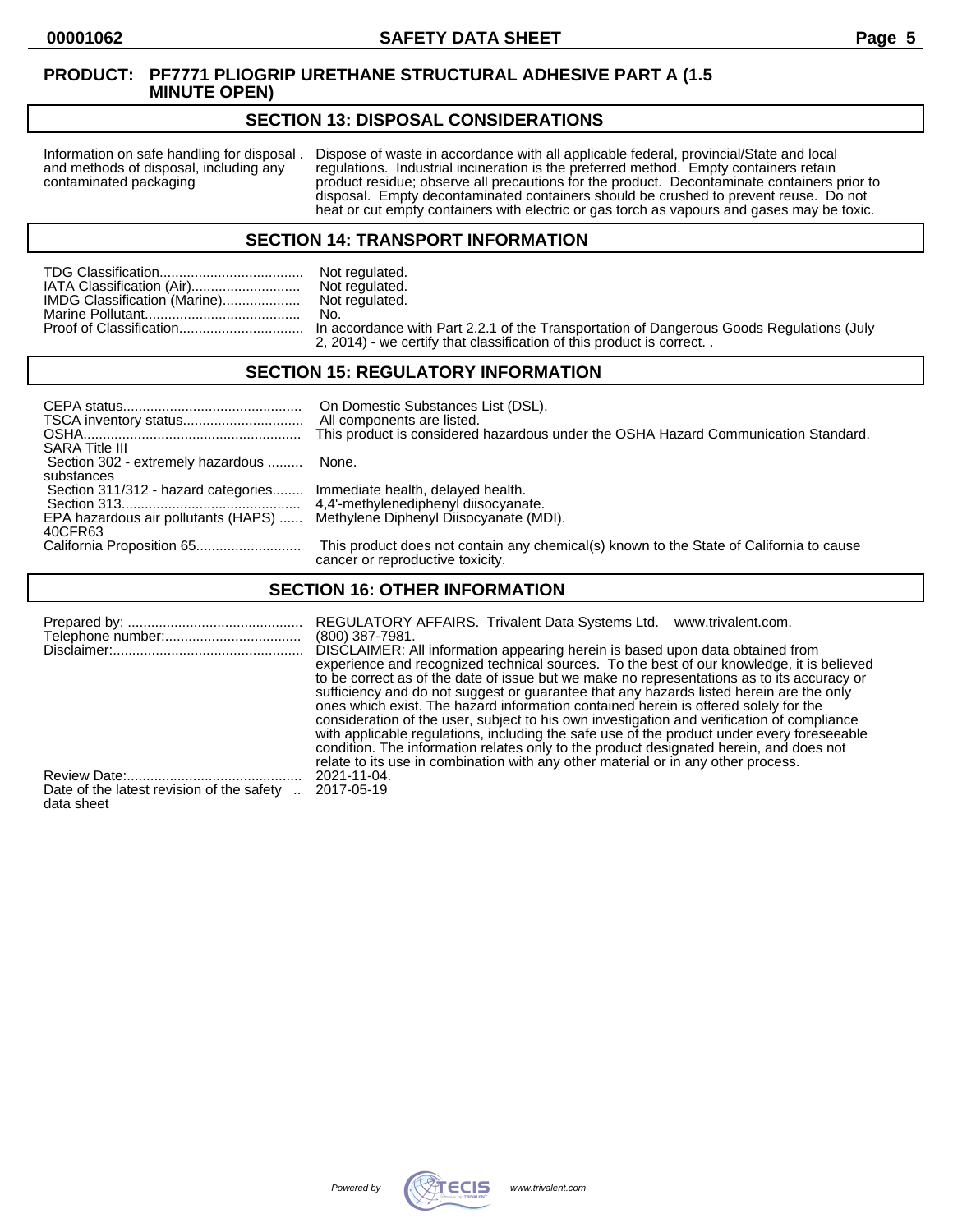## **00001063 SAFETY DATA SHEET Page 1**

Pro Form Products Ltd. 604 McGeachie Drive Milton, Ontario, L9T 3Y5 Canada 905-878-4990

## **PRODUCT: PF7771 PLIOGRIP URETHANE STRUCTURAL ADHESIVE PART B (1.5 MINUTE OPEN)**

**PORM** 

#### **SECTION 01: IDENTIFICATION**

|                                     | Pro Form Products Ltd.<br>604 McGeachie Drive<br>Milton, Ontario L9T3Y5                                        |
|-------------------------------------|----------------------------------------------------------------------------------------------------------------|
|                                     | Tel (905) 878-4990 Fax (905) 878-1189<br>PF7771 PLIOGRIP URETHANE STRUCTURAL ADHESIVE PART B (1.5 MINUTE OPEN) |
| Recommended use and restrictions on | (PART B). Adhesive applications. for industrial use only-keep out of reach of children. This                   |
| use                                 | product should not be used for any other purpose other than the ones described in this                         |
|                                     | section.                                                                                                       |
|                                     | Aromatic isocyanate prepolymer.                                                                                |
|                                     |                                                                                                                |
|                                     | H: $2^*$ F: 1 R: 0.                                                                                            |
| 24 hour emergency number:           | For transportation emergencies (in Canada) call CANUTEC 1-888-226-8832 (CAN-UTEC);                             |
|                                     | IN THE UNITED STATES CALL CHEMTREC 1-800-424-9300.                                                             |
|                                     | ** For medical emergencies contact your local poison control centre **.                                        |

## **SECTION 02: HAZARD IDENTIFICATION**



| DANGER.<br>Skin Irritation — Category 2. Skin Sensitizer — Category 1. Respiratory Sensitizer —<br>Category 1. Reproductive Toxicity — Category 2. Specific Target Organ Toxicity —                                                                                                                                                                                                                                                                                                                                                            |
|------------------------------------------------------------------------------------------------------------------------------------------------------------------------------------------------------------------------------------------------------------------------------------------------------------------------------------------------------------------------------------------------------------------------------------------------------------------------------------------------------------------------------------------------|
| Repeated Exposure - Category 1.<br>H315 Causes skin irritation. H317 May cause an allergic skin reaction. H334 May cause<br>allergy or asthma symptoms or breathing difficulties if inhaled. H361 Suspected of<br>damaging fertility or the unborn child. H372 Causes damage to the liver and kidneys                                                                                                                                                                                                                                          |
| through prolonged or repeated exposure.<br>P201 Obtain special instructions before use. P202 Do not handle this product until all<br>safety instructions have been read and understood. P264 Wash thoroughly after handling.<br>P280 Wear protective gloves and eye protection. P272 Contaminated work clothing should<br>not be allowed out of the workplace. P270 Do not eat drink or smoke while using this<br>product. P284 In case of inadequate ventilation wear respiratory protection. P260 Do not<br>breathe mist, vapours, or spray. |
| P302 + P352 - If on skin: wash with plenty of water. P362 + P364 - Take off contaminated<br>clothing and wash before reuse. P333 + P313 If skin irritation or rash occurs, get medical<br>advice/attention. P304 + P340 - If inhaled remove person to fresh air and keep comfortable<br>for breathing. P342 + P311 If experiencing respiratory symptoms; call poison center or<br>doctor. P308 + P313 If exposed or concerned, get medical advice/attention. P321 - For<br>specific treatment see section 4 on this SDS.                       |
| P405 Store locked up.<br>P501 Dispose all unused, waste or empty containers in accordance with local regulations.                                                                                                                                                                                                                                                                                                                                                                                                                              |

# **SECTION 03: COMPOSITION / INFORMATION ON INGREDIENTS** CHEMICAL NAME AND SYNONYMS CASE CAS # CAS # WT. % Talc 14807-96-6 20-30 PIPERAZINE 110-85-0 0.5-1

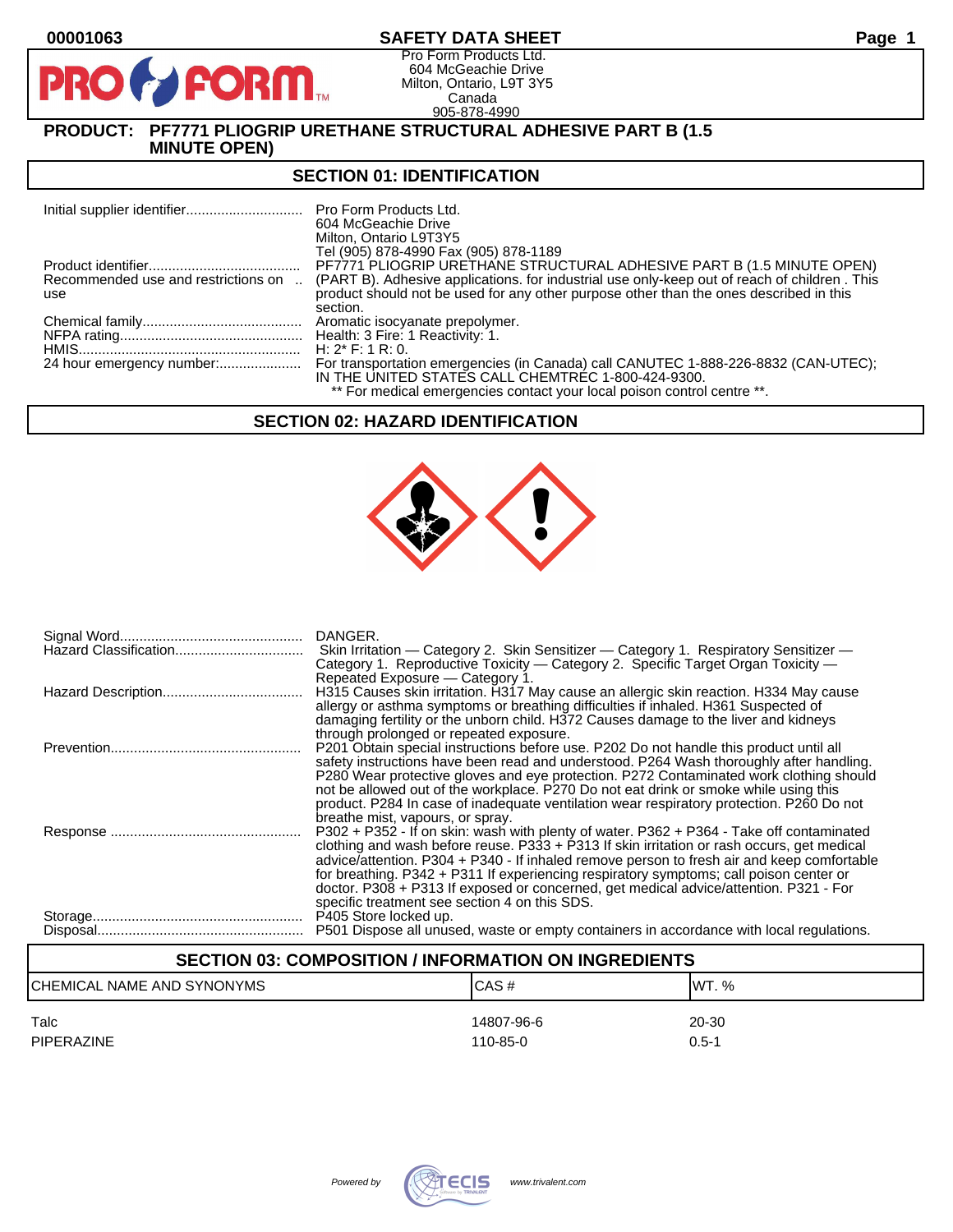#### **SECTION 04: FIRST-AID MEASURES**

| Check for and remove any contact lenses, if safe and easy to do so. In case of contact,<br>immediately flush eyes, keeping eyelids open, with plenty of water for at least 15 minutes.                                                                                                                                                                                                                                                                                                                                                                                                                                                                                                                                                                                                                   |
|----------------------------------------------------------------------------------------------------------------------------------------------------------------------------------------------------------------------------------------------------------------------------------------------------------------------------------------------------------------------------------------------------------------------------------------------------------------------------------------------------------------------------------------------------------------------------------------------------------------------------------------------------------------------------------------------------------------------------------------------------------------------------------------------------------|
| Obtain medical attention.<br>Immediately flush skin with plenty of soap and water. Remove contaminated clothing.<br>Wash clothing before reuse. Do not peel solidified product off the skin. If irritation persists,<br>seek medical attention.                                                                                                                                                                                                                                                                                                                                                                                                                                                                                                                                                          |
| If inhaled, remove to fresh air. If not breathing, give artificial respiration. If breathing is<br>difficult, give oxygen, obtain medical attention.                                                                                                                                                                                                                                                                                                                                                                                                                                                                                                                                                                                                                                                     |
| Rinse mouth with water. Never give anything by mouth to an unconscious person. If<br>spontaneous vomiting occurs have victim lean forward with head down to prevent<br>aspiration of fluid into the lungs. Obtain medical attention immediately.                                                                                                                                                                                                                                                                                                                                                                                                                                                                                                                                                         |
| Treat victims symptomatically. Skin: this compound is a known skin sensitizer. Treat<br>symptomatically as for contact dermatitis or thermal burns. If burned, treat as thermal burn.<br>Ingestion: treat symptomatically. There is no specific antidote. Inducing vomiting is<br>contraindicated because of the irritating nature of this compound. Respiratory: this<br>compound is a known pulmonary sensitizer. Treatment is essentially symptomatic. An<br>individual having a skin or pulmonary sensitization reaction to this material should be<br>removed from exposure to any isocyanate. In the event of an incident involving this product<br>ensure that medical authorities are provided a copy of this safety data sheet. In all cases, if<br>irritation persists seek medical attention. |

#### **SECTION 05: FIRE-FIGHTING MEASURES**

| Suitable and unsuitable extinguishing<br>media                                                                     | Dry chemical. Carbon dioxide. Water spray.                                                                                                                                                                                                                                                                                                                                                                                                                                                                |
|--------------------------------------------------------------------------------------------------------------------|-----------------------------------------------------------------------------------------------------------------------------------------------------------------------------------------------------------------------------------------------------------------------------------------------------------------------------------------------------------------------------------------------------------------------------------------------------------------------------------------------------------|
| Specific hazards arising from the<br>hazardous product, such as the nature of<br>any hazardous combustion products | Aldehydes, carbon dioxide and carbon monoxide, halogenated hydrocarbons, hydrogen<br>cyanide (hydrocyanic acid), isocyanates, ketones, nitrogen compounds, nitrogen oxides<br>(nox), toxic fumes carbon dioxide and carbon monoxide, hydrogen cyanide (hydrocyanic<br>acid), isocyanates, nitrogen oxides (nox), toxic fumes, aldehydes, ketones, halogenated<br>hydrocarbons.                                                                                                                            |
| Special protective equipment and<br>precautions for fire-fighters                                                  | Firefighter should be equipped with self-contained breathing apparatus and full protective<br>clothing to protect against potentially toxic and irritating fumes. During a fire, isocyanate<br>vapours and other irritating, highly toxic gases may be generated by thermal decomposition<br>or combustion. Cool fire-exposed containers with cold water spray. Heat will cause<br>pressure buildup and may cause explosive rupture. Heat will cause pressure buildup and<br>may cause explosive rupture. |
| Unusual fire / explosion hazards                                                                                   | Reaction between water or foam and hot MDI can be vigorous. (from PART A).                                                                                                                                                                                                                                                                                                                                                                                                                                |

## **SECTION 06: ACCIDENTAL RELEASE MEASURES**

| Isolate area and keep unauthorized people away. Do not walk through spilled material.<br>Wear recommended protective equipment. Ventilate. Open windows and doors to allow<br>air circulation. Dike area to prevent spreading. The use of absorbent socks or spill pillows<br>may be required. Stop leak if safe to do so. Prevent runoff into drains, sewers, and other                                                                                                                                                                                                                                                                                                                                                                                                                                                                                         |
|------------------------------------------------------------------------------------------------------------------------------------------------------------------------------------------------------------------------------------------------------------------------------------------------------------------------------------------------------------------------------------------------------------------------------------------------------------------------------------------------------------------------------------------------------------------------------------------------------------------------------------------------------------------------------------------------------------------------------------------------------------------------------------------------------------------------------------------------------------------|
| waterways.<br>Absorb isocyanates with sawdust or other absorbent. Cover spill area with suitable<br>absorbent material (e.g., sand, earth, sawdust, vermiculite, Oil-Dri, Kitty Litter, etc.).<br>Saturate absorbent material with neutralizing solution. Recommended portion is ten parts<br>neutralizing solution to one part spilled material. Suggested neutralization solution: 90%<br>water $+5\%$ concentrated ammonia $+5\%$ detergent (dish soap). Add an additional layer of<br>absorbent material. Use shovel to move absorbent material around to ensure that all<br>spilled material comes in contact with the neutralizing solution. Shovel all absorbed<br>material, including absorbent socks or spill pillows, into an appropriate salvage drum. Add<br>further amounts of neutralizing solution. Allow to stand (covered loosely) for 48 to 72 |
| hours, to allow any gases to escape. Do not use neutralizing solution on a large spill.<br>Decontaminate spill area with decontamination solution. Area can then be washed with<br>soap and water. Use a heat gun and a scraper to remove cured adhesive. Prior to using a<br>heat gun, ensure that the surface can withstand the heat generated by the gun. Use a<br>solvent such as: isopropanol, methyl ethyl ketone, or acetone, to clean up up residual<br>curative.                                                                                                                                                                                                                                                                                                                                                                                        |

#### **SECTION 07: HANDLING AND STORAGE**

Precautions for safe handling.................... Avoid skin and eye contact. Do not breathe vapours, mist or dust. Use adequate ventilation. Decomposition products can be highly toxic and irritating. Individuals with lung or breathing problems or prior allergic reactions to isocyanates must not be exposed to vapour or spray mist. Handle in accordance with good industrial hygiene and safety

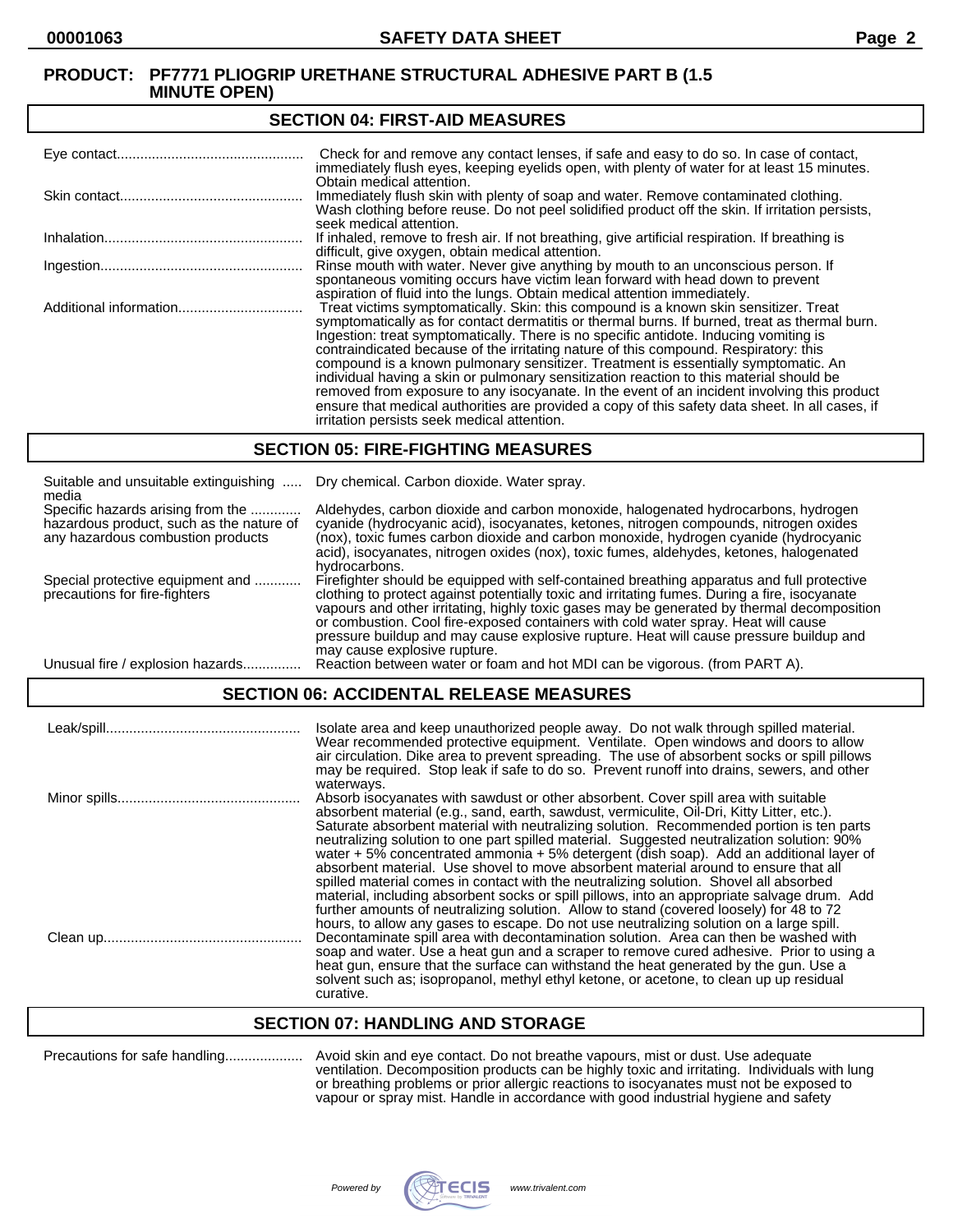#### **SECTION 07: HANDLING AND STORAGE**

Precautions for safe handling.................... practices. Warning properties (irritation of the eyes, nose and throat or odour) are not adequate to prevent chronic overexposure from inhalation. Wash thoroughly after handling. Wear respiratory protection if material is heated, sprayed, used in confined space, or if exposure limit is exceeded. Employee education and training are important. Conditions for safe storage, including any Store in tightly closed containers to prevent moisture contamination. Store in a cool, dry and well ventilated area. Exposure to vapours of heated isocyanates can be extremely and well ventilated area. Exposure to vapours of heated isocyanates can be extremely dangerous.

#### **SECTION 08: EXPOSURE CONTROLS / PERSONAL PROTECTION**

| <b>INGREDIENTS</b>               | <b>TWA</b>          | <b>ACGIH TLV</b><br><b>STEL</b>                                                                                                                                                                                                                                                                                                                                                                                                                                                                                                                                                                                                                                                                                                                                                                                                                                                                                                                                                                                                                                                                          | <b>OSHA PEL</b><br>PEL | <b>STEL</b>     | <b>NIOSH</b><br>IREL |
|----------------------------------|---------------------|----------------------------------------------------------------------------------------------------------------------------------------------------------------------------------------------------------------------------------------------------------------------------------------------------------------------------------------------------------------------------------------------------------------------------------------------------------------------------------------------------------------------------------------------------------------------------------------------------------------------------------------------------------------------------------------------------------------------------------------------------------------------------------------------------------------------------------------------------------------------------------------------------------------------------------------------------------------------------------------------------------------------------------------------------------------------------------------------------------|------------------------|-----------------|----------------------|
| Talc                             | $2$ mg/m $3$        | Not established                                                                                                                                                                                                                                                                                                                                                                                                                                                                                                                                                                                                                                                                                                                                                                                                                                                                                                                                                                                                                                                                                          | 2 mg/m3 TWA            | Not established | Not established      |
|                                  | CA ON: 2mg/kg (TWA) |                                                                                                                                                                                                                                                                                                                                                                                                                                                                                                                                                                                                                                                                                                                                                                                                                                                                                                                                                                                                                                                                                                          |                        |                 |                      |
| <b>PIPERAZINE</b>                | Not established     | Not established                                                                                                                                                                                                                                                                                                                                                                                                                                                                                                                                                                                                                                                                                                                                                                                                                                                                                                                                                                                                                                                                                          | Not established        | Not established | Not established      |
|                                  |                     | Chemical safety goggles and full faceshield if a splash hazard exists. Contact lenses<br>should not be worn when working with this chemical.<br>Chemical resistant gloves.<br>Wear adequate protective clothes. Wear long sleeves and trousers to prevent dermal<br>exposure.<br>Safety boots per local regulations.<br>In case of insufficient ventilation, wear suitable respiratory equipment. An approved air<br>purifying respirator with organic vapour cartridges and particulate prefilter can be used to<br>minimize exposure. However, this should be permitted only for short periods of time $(1hour) at relatively low concentrations (at or near the exposure limit). Protection provided byair-purifying respirators is limited. The use of a positive pressure air supplied respirator ismandatory when airborne concentrations are not known or airborne solvent levels are 10times the appropriate exposure limit or spraying is performed in a confined space or withlimited ventilation. Use NIOSH approved respirator or equipment. Do not exceed the uselimits of the respirator.$ |                        |                 |                      |
|                                  |                     | Eye wash facility and emergency shower should be in close proximity. Educate and train<br>employees on the safe use and handling of the product.                                                                                                                                                                                                                                                                                                                                                                                                                                                                                                                                                                                                                                                                                                                                                                                                                                                                                                                                                         |                        |                 |                      |
| Appropriate engineering controls |                     | Ventilate adequately. Exhaust air may need to be cleaned by scrubbers or filters to reduce<br>environmental contamination. Vent work area to ensure airborne concentrations are below<br>the current occupational exposure limits. Avoid breathing mists; if general ventilation or<br>local exhaust is inadequate, persons exposed to mists should wear approved breathing<br>devices.                                                                                                                                                                                                                                                                                                                                                                                                                                                                                                                                                                                                                                                                                                                  |                        |                 |                      |

## **SECTION 09: PHYSICAL AND CHEMICAL PROPERTIES**

| Appearance/Physical state                      | Part B:. Liquid.                         |
|------------------------------------------------|------------------------------------------|
|                                                | No data.                                 |
|                                                | No data.                                 |
|                                                | Not available.                           |
| Vapour pressure (mm Hg)                        | $3$ hPa $@$ 25 $°C$ . (calculated).      |
|                                                | >1.                                      |
|                                                | No data.                                 |
| Relative Density (Specific Gravity)            | 1.225 g/cm3 @ 20°C - 10.2 lb/usg @ 25°C. |
| Melting / Freezing point (deg C)               | Not available.                           |
|                                                | No data.                                 |
| Initial boiling point / boiling range (deg C). | No data.                                 |
|                                                | 1.0. (butyl acetate $= 1$ ).             |
| Flash point (deg C), method                    | $>93.4^{\circ}C$ , $>200^{\circ}F$ .     |
| Auto ignition temperature (deg C)              | Not available.                           |
| Upper flammable limit (% vol)                  | No data.                                 |
| Lower flammable limit (% vol)                  | No Data.                                 |
| Partition coefficient - n-octanol/water        | Not available.                           |
|                                                | No data.                                 |
|                                                | Not available.                           |

#### **SECTION 10: STABILITY AND REACTIVITY**

| Conditions to avoid, including static |
|---------------------------------------|
| discharge, shock or vibration         |

Stable at normal temperatures and pressures. Contact with moisture and other materials will react with isocyanates. Acids, alcohols, aluminum, amines, ammonia, bases, copper alloys, fluorides, iron, isocyanates, oxidizers, phosphorus compounds, strong alkalis, water, zinc.

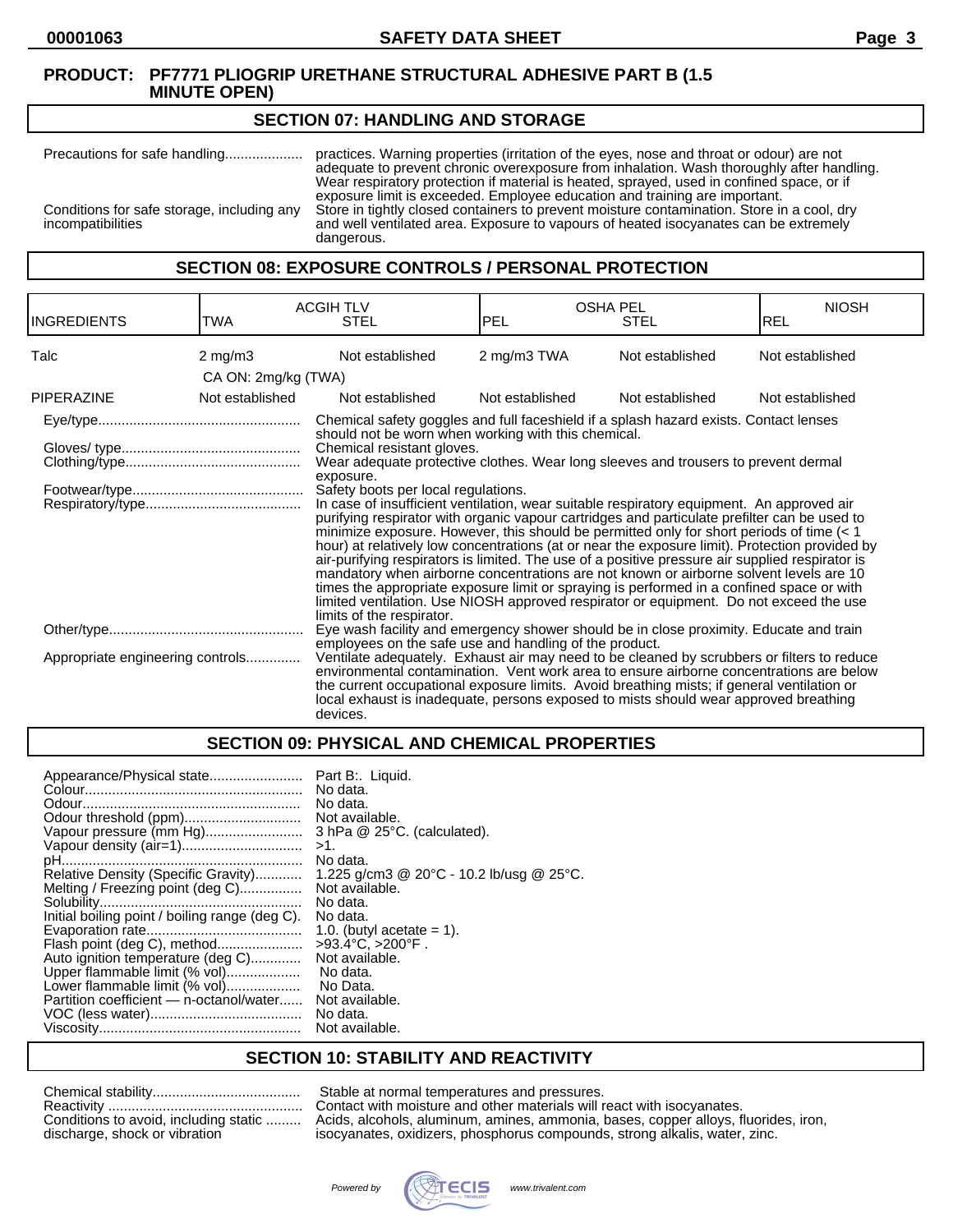#### **SECTION 10: STABILITY AND REACTIVITY**

Hazardous decomposition products.......... See hazardous combustion products section 5.<br>Possibility of hazardous reactions............. Contact with moisture, other materials that reaction Contact with moisture, other materials that react with isocyanates, or temperatures above 177C, may cause polymerization.

## **SECTION 11: TOXICOLOGICAL INFORMATION**

| <b>INGREDIENTS</b>                 |                                                                                                                                                                                                                                                                                                                                                                                                                                                                                                                                                                                                                                                                                                                                                                                                                                                                                                                                                                                                                  | <b>LC50</b>                                                                                                                                                                                                                                                                                                                                                                                                                                                                                                                                                          | LD <sub>50</sub>                                   |
|------------------------------------|------------------------------------------------------------------------------------------------------------------------------------------------------------------------------------------------------------------------------------------------------------------------------------------------------------------------------------------------------------------------------------------------------------------------------------------------------------------------------------------------------------------------------------------------------------------------------------------------------------------------------------------------------------------------------------------------------------------------------------------------------------------------------------------------------------------------------------------------------------------------------------------------------------------------------------------------------------------------------------------------------------------|----------------------------------------------------------------------------------------------------------------------------------------------------------------------------------------------------------------------------------------------------------------------------------------------------------------------------------------------------------------------------------------------------------------------------------------------------------------------------------------------------------------------------------------------------------------------|----------------------------------------------------|
| Talc                               |                                                                                                                                                                                                                                                                                                                                                                                                                                                                                                                                                                                                                                                                                                                                                                                                                                                                                                                                                                                                                  | Not available                                                                                                                                                                                                                                                                                                                                                                                                                                                                                                                                                        | Not available                                      |
| <b>PIPERAZINE</b>                  |                                                                                                                                                                                                                                                                                                                                                                                                                                                                                                                                                                                                                                                                                                                                                                                                                                                                                                                                                                                                                  | No data                                                                                                                                                                                                                                                                                                                                                                                                                                                                                                                                                              | 1,900 mg/kg oral rat; 4,000 mg/kg<br>dermal rabbit |
| Effects of acute exposure          | Eye contact. Skin contact. Inhalation.<br>Can cause moderate skin or eye irritation. Excessive vapours may cause nasal and<br>respiratory tract irritation. Breathing of high vapour concentrations may cause anesthetic<br>effects and serious health effects. Talc can be absorbed into the lungs and the digestive<br>tract, and adversely affect lung function.                                                                                                                                                                                                                                                                                                                                                                                                                                                                                                                                                                                                                                              |                                                                                                                                                                                                                                                                                                                                                                                                                                                                                                                                                                      |                                                    |
| Effects of chronic exposure        | As a result of previous repeated overexposure or a single large dose, certain individuals<br>develop sensitization, which will cause them to react to a later exposure to product at levels<br>well below the TLV. Symptoms, including chest tightness, wheezing, cough, shortness of<br>breath or asthma attack, could be immediate or delayed. There are reports that once<br>sensitized, an individual can experience these symptoms upon exposure to dust, cold air or<br>other irritants. This increased lung sensitivity can persist for weeks and, in severe cases,<br>for several years. Prolonged or repeated exposure may cause lung damage, including a<br>decrease in lung function. Possible risk of irreversible effects. Prolonged skin contact may<br>cause reddening, swelling, rash, blistering, and in some cases, skin sensitization.<br>Sensitization can be permanent. Prolonged vapour contact with eyes may cause<br>conjunctivitis. Talc has been shown to cause fibrosis of the lungs. |                                                                                                                                                                                                                                                                                                                                                                                                                                                                                                                                                                      |                                                    |
| Sensitizing capability of material |                                                                                                                                                                                                                                                                                                                                                                                                                                                                                                                                                                                                                                                                                                                                                                                                                                                                                                                                                                                                                  | Piperazine is suspected of being both a dermal and respiratory sensitizing agent. May<br>cause sensitization by inhalation. May cause sensitization by skin contact.                                                                                                                                                                                                                                                                                                                                                                                                 |                                                    |
|                                    |                                                                                                                                                                                                                                                                                                                                                                                                                                                                                                                                                                                                                                                                                                                                                                                                                                                                                                                                                                                                                  | This product contains non-asbestiform Talc, which is classified as a Group 3 (not<br>classifiable as to carcinogenicity to humans) by IARC. Piperazine:. ACGIH Evaluation:<br>Substance not classifiable as a human carcinogen (group A4)                                                                                                                                                                                                                                                                                                                            |                                                    |
|                                    | Piperazine:. May cause adverse effects.                                                                                                                                                                                                                                                                                                                                                                                                                                                                                                                                                                                                                                                                                                                                                                                                                                                                                                                                                                          |                                                                                                                                                                                                                                                                                                                                                                                                                                                                                                                                                                      |                                                    |
|                                    |                                                                                                                                                                                                                                                                                                                                                                                                                                                                                                                                                                                                                                                                                                                                                                                                                                                                                                                                                                                                                  | The data do not allow for an adequate assessment of the mutagenic effect.                                                                                                                                                                                                                                                                                                                                                                                                                                                                                            |                                                    |
|                                    |                                                                                                                                                                                                                                                                                                                                                                                                                                                                                                                                                                                                                                                                                                                                                                                                                                                                                                                                                                                                                  | This product is an inert plastic when fully cured, and as such, is non-hazardous. Exposure<br>to unreacted chemicals can occur when handling the individual components in pails or<br>when using cartridges from the time of dispensing until the mixed material has cured. The<br>mixed material is actually curing as it is dispensed in an increasingly viscous form, making<br>it unlikely to present an inhalation hazard. The semi-viscous mixture does not flow like a<br>liquid when dispensed, thus minimizing the possibility of accidential skin contact, |                                                    |

## **SECTION 12: ECOLOGICAL INFORMATION**

Environmental........................................... Do not allow to enter waters, waste water or soil.

#### **SECTION 13: DISPOSAL CONSIDERATIONS**

Information on safe handling for disposal . Dispose of waste in accordance with all applicable federal, provincial/State and local and methods of disposal, including any regulations. Industrial incineration is the preferre and methods of disposal, including any regulations. Industrial incineration is the preferred method. Empty containers retain<br>
product residue; observe all precautions for the product. Decontaminate containers product residue; observe all precautions for the product. Decontaminate containers prior to disposal. Empty decontaminated containers should be crushed to prevent reuse. Do not heat or cut empty containers with electric or gas torch as vapours and gases may be toxic.

#### **SECTION 14: TRANSPORT INFORMATION**

|                              | Not regulated.                 |
|------------------------------|--------------------------------|
| IATA Classification (Air)    | Not regulated.                 |
| IMDG Classification (Marine) | Not regulated.                 |
|                              | No.                            |
|                              | In accordance<br>$- - - - - -$ |

ot regulated. accordance with Part 2.2.1 of the Transportation of Dangerous Goods Regulations (July 2, 2014) - we certify that classification of this product is correct. .